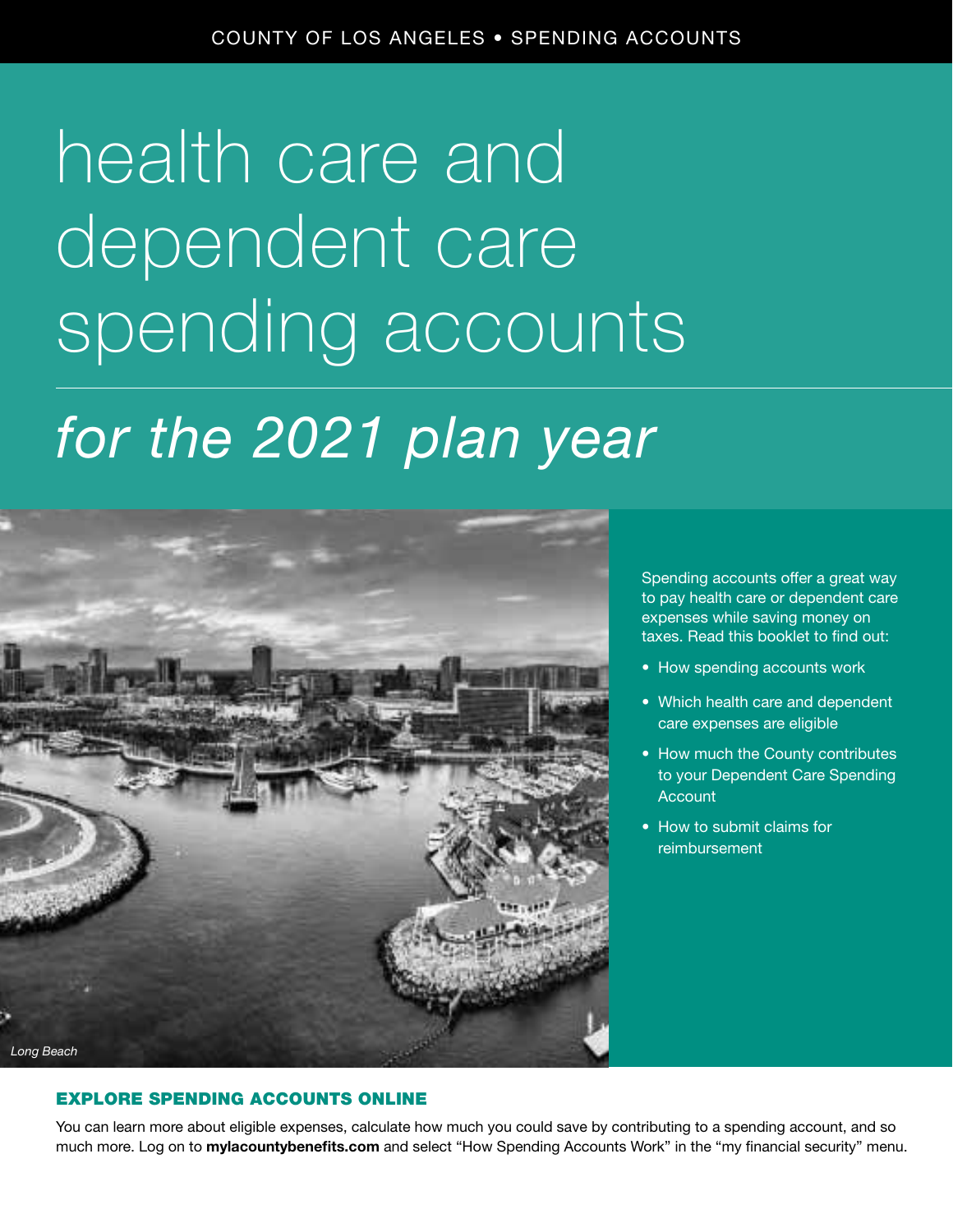## spending account highlights

Now that you have enrolled in the Health Care Spending Account (HCSA), Dependent Care Spending Account (DCSA), or both, we want you to get the most from this benefit.

### How Spending Accounts Work

- **1. Contribute.** Your monthly contribution is deducted from your monthly benefits allowance — before taxes are withheld — and deposited into your account. You never pay federal or state taxes on your contributions.
- 2. Spend. As you incur expenses through December 31, you can pay for them out of pocket then get reimbursed. Or, use the HCSA Visa Card to pay directly from your HCSA.

Tip! If you have an HCSA, HealthEquity will send you an HCSA Visa card so you can instantly pay most health care providers and pharmacies for eligible expenses. If you have a DCSA, you pay your provider out of pocket, then submit receipts to HealthEquity to get reimbursed.

 $3.$  Get Reimbursed. The EZ Receipts mobile app is the most convenient way to submit claims and upload documents. You can also submit claims and documents online, by mail, or by fax. See "getting reimbursed" on the back page.

### Annual Contribution Limits

| <b>Type of Account</b>          | <b>Annual Contribution Limit</b> |
|---------------------------------|----------------------------------|
| Dependent Care Spending Account | \$4,800                          |
| Health Care Spending Account    | \$2,400                          |

Note: Total contributions to a DCSA - yours, your spouse's, and the County's — cannot exceed \$5,000 a year if you are single or married filing jointly; or \$2,500 if married filing separately (IRS Limits).

FOR DETAILS ABOUT THE SPENDING ACCOUNTS, READ THE SUMMARY PLAN DESCRIPTION AVAILABLE AT MYLACOUNTYBENEFITS.COM.

### YOUR SPENDING ACCOUNT ADMINISTRATOR

HealthEquity administers our spending accounts.

#### Visit HealthEquity Online

The HealthEquity website has lots of tools and resources to help you get the most from your spending accounts. File a claim, check a claim status, order additional HCSA Visa cards, find answers to questions, and more.

### Log on to **mylacountybenefits.com** and click on the "Spending Accounts" link in the "my resources" menu on the homepage.

#### Get the EZ Receipts Mobile App

Manage your spending accounts from the palm of your hand:

- Check your account balance
- Look up transactions
- File claims
- Upload documents or photos of itemized receipts
- Set up notifications and alerts

Download the free EZ Receipts app from the Apple App Store or Google Play.

**Tip!** Use the app to take and submit a photo of your receipt each time you use your HCSA Visa card. This will make it easy to verify HCSA Visa card transactions later (if necessary).

### Contact By Phone

Call HealthEquity toll-free at 877-924-3967, 5 a.m. to 5 p.m. PT, Monday – Friday.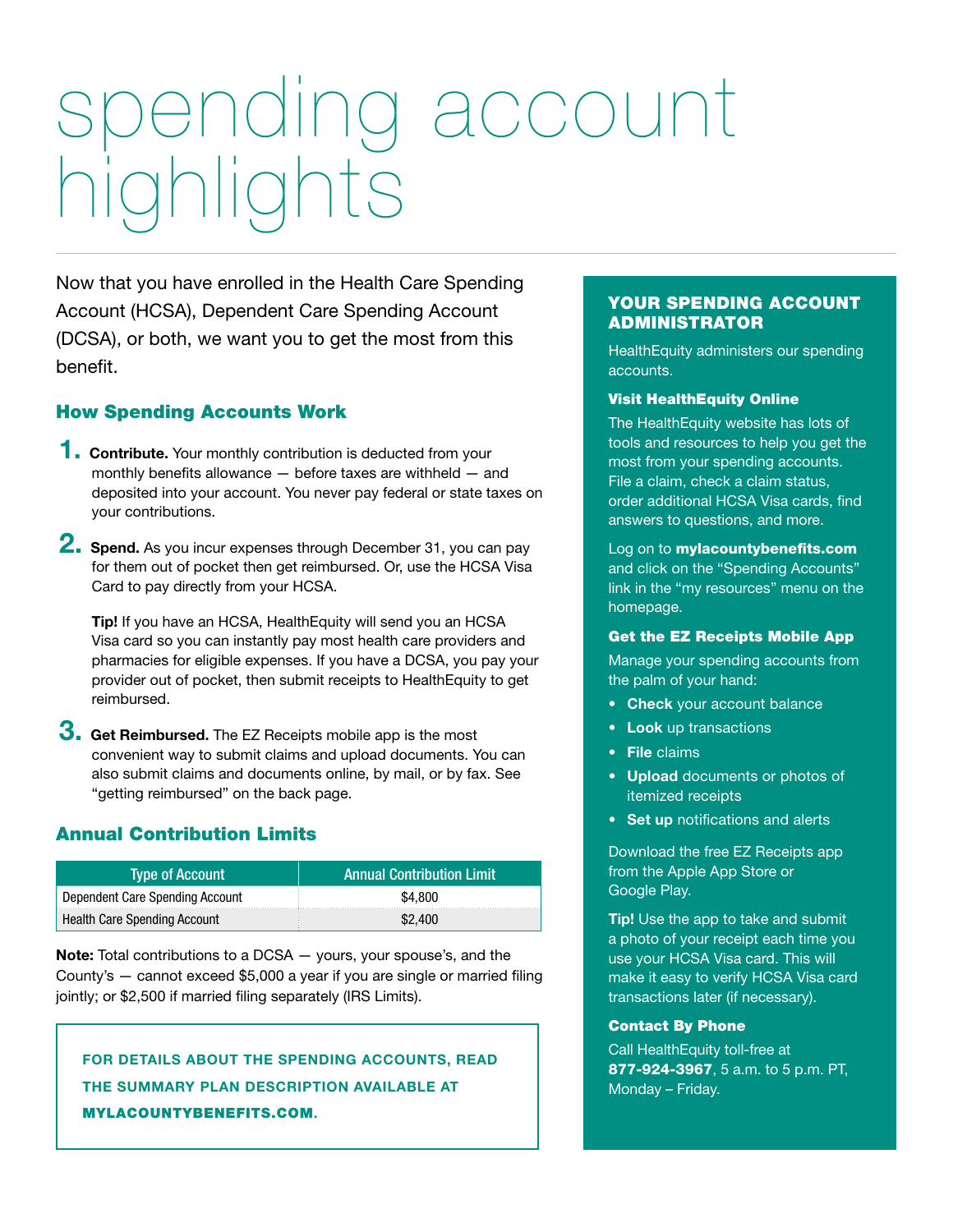### health care pending account

The Health Care Spending Account (HCSA) helps you save tax dollars on eligible out-of-pocket medical, dental, vision, and hearing expenses for you, your spouse, and your eligible federal tax dependents.1 You must incur expenses by December 31, 2021, and submit them for reimbursement by June 30, 2022. See below for carryover amount.

You may contribute up to \$2,400 to your HCSA to spend on qualified expenses such as:

| <b>EXAMPLES OF ELIGIBLE EXPENSES</b>                                                     |                                                                                      |                                                                                                    |                                                                                                                    |  |
|------------------------------------------------------------------------------------------|--------------------------------------------------------------------------------------|----------------------------------------------------------------------------------------------------|--------------------------------------------------------------------------------------------------------------------|--|
| <b>Medical</b>                                                                           | <b>Pharmacy</b>                                                                      | <b>Dental</b>                                                                                      | <b>Vision</b>                                                                                                      |  |
| Deductibles, copays, chiropractic<br>care, and medical monitoring and<br>testing devices | Prescriptions, over-the-counter (OTC)<br>medications, and menstrual care<br>products | Deductibles, copays, orthodontia<br>treatment not covered by your dental<br>insurance <sup>2</sup> | Prescription eyeglasses, contact<br>lenses and solution, laser eye surgery,<br>and nonprescription reading glasses |  |

*1 Per IRS rules, domestic partners and their children are not considered federal tax dependents; you cannot file spending account claims for their expenses.* <sup>2</sup> You can find more details about orthodontia reimbursements on the HealthEquity website at *mylacountybenefits.com*; click "Spending Accounts."

For a complete list of eligible and ineligible expenses, see Publication 502 at www.irs.gov. Some expenses that qualify as medical expenses for tax purposes as described in Publication 502 (for example, medical insurance premiums) are not eligible for HCSA reimbursement.

### HealthEquity HCSA Visa Card

When you enroll in the HCSA, HealthEquity will send you an HCSA Visa card. You can use it to pay most providers and pharmacies for services during the current year, rather than paying out of pocket and getting reimbursed.

Even though it's a debit card, when you swipe it at the checkout, choose "credit."

You can order extra cards for your dependents from the HealthEquity website. If your card is lost or stolen, please report it to HealthEquity immediately.

Keep itemized receipts because HealthEquity may ask you to provide them for HCSA Visa card purchases.

### HCSA: Carry Over up to \$550 Each Year

The IRS lets you carry over up to \$550 in unused HCSA funds to the next year. You will lose any balance above \$550. This carryover rule does not affect your annual contribution limit for the next year. If you re-enroll in the HCSA for 2022, you can still contribute up to the \$2,400 annual limit; any money you carry over from 2021 will be added to that amount.

Note: You must be an active participant on December 31 to be eligible for the carryover.

### WHEN YOUR HCSA ENDS

Your HCSA participation ends when your contributions stop because:

- Your working hours are reduced,
- You go on an unpaid leave of absence, or
- You leave the County or retire.

If one of these events happens, you cannot file claims for eligible expenses for that month and beyond; your HCSA Visa card will be suspended.

You may continue your participation in your HCSA by electing COBRA coverage. The County will send you a monthly billing notice for your contributions. Keep in mind, when you pay your COBRA contributions, you will be paying with after-tax dollars. Your COBRA HCSA coverage ends when you stop paying HCSA contributions.

To learn more, see "How Spending Accounts Work" at mylacountybenefits.com.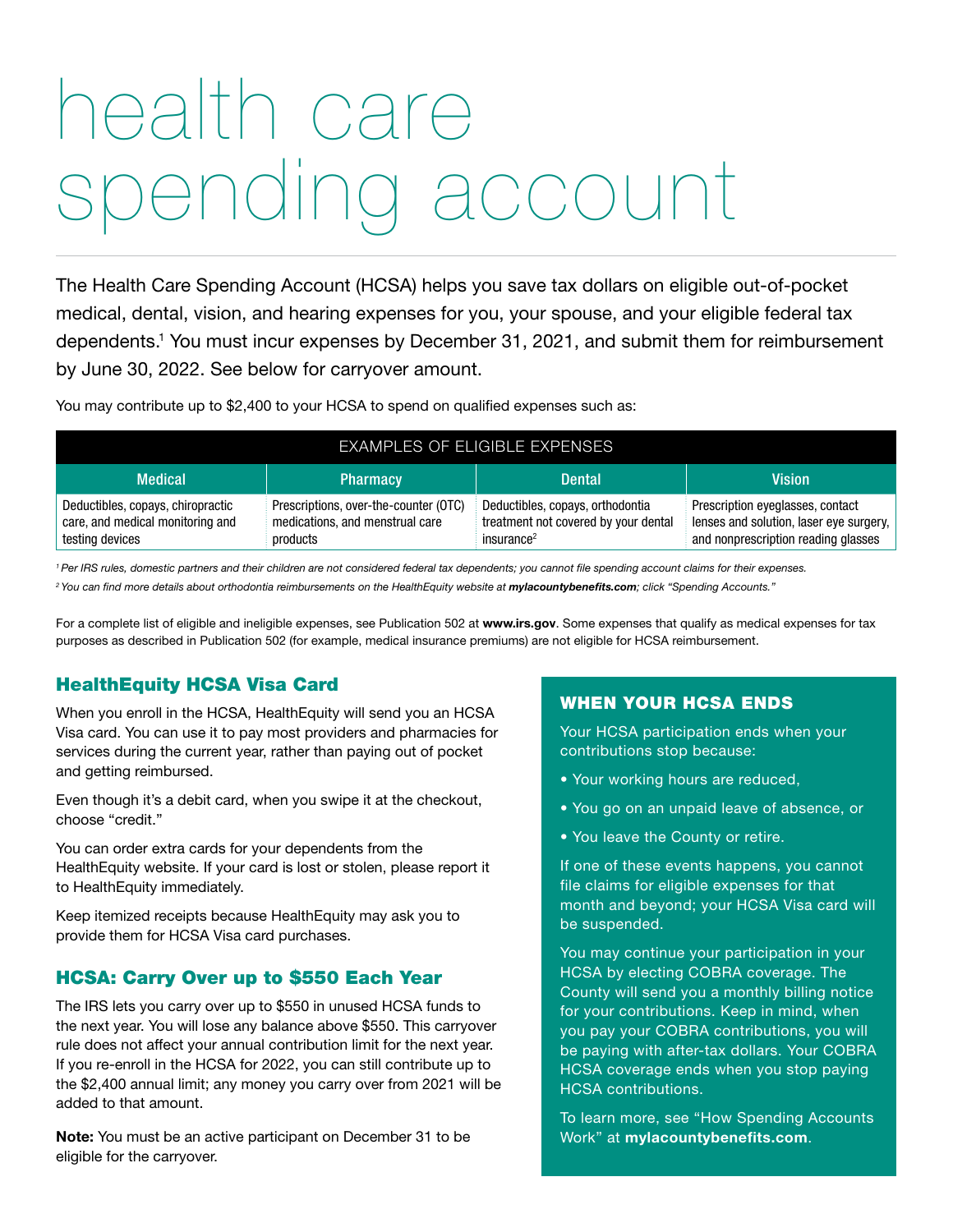### dependent care spending account

A Dependent Care Spending Account (DCSA) allows you to use non-taxable County contributions and the pre-tax contributions deducted from your paycheck to pay eligible dependent care expenses. If you are married, your spouse must be currently employed, seeking employment, enrolled as a full-time student for at least five months of the year, or disabled and incapable of self-care.

You can use the DCSA to pay eligible dependent care expenses for:

- A dependent child under age 13 whom you may claim as a dependent on your federal income tax return. Generally, in the case of divorce or separation, the parent who has custody of a child for at least half the calendar year may treat the child as a dependent for purposes of the spending account.
- Your spouse and any member of your household who is your dependent for federal tax purposes and who is physically or mentally incapable of caring for himself/herself. This person must live with you at least eight hours per day if his or her care is provided outside the home.

A qualifying child, spouse, or other dependent must live with you for at least half the year. Under federal tax rules, a domestic partner and his or her dependents who do not qualify as your federal tax dependents are not eligible for coverage under your DCSA.

| EXAMPLES OF ELIGIBLE AND INELIGIBLE EXPENSES                                                                 |                                                                                                                                                                                                                         |  |
|--------------------------------------------------------------------------------------------------------------|-------------------------------------------------------------------------------------------------------------------------------------------------------------------------------------------------------------------------|--|
| <b>Eligible Expenses</b>                                                                                     | <b>Ineligible Expenses</b>                                                                                                                                                                                              |  |
| • Day care provided in your home                                                                             | • Overnight camps                                                                                                                                                                                                       |  |
| • Nursery school and preschool, if cost of schooling cannot be<br>separated from cost of care                | • Babysitting so you can attend a social event                                                                                                                                                                          |  |
| • Properly licensed day care centers that care for six or more children                                      | • Education for a child in kindergarten or higher grade                                                                                                                                                                 |  |
| • Care provided outside your home                                                                            | • Tutoring or summer school                                                                                                                                                                                             |  |
| • Cost of transporting a qualifying individual by the care provider to or from<br>the place care is provided | • Child care-related payments you make to: 1) someone you or your spouse<br>may claim as a tax dependent; 2) your child who is under age 19; 3) your<br>spouse; or 4) the other parent of your eligible dependent child |  |
| • After-school program or summer day camp                                                                    | • Food, education, or entertainment expenses unless they are incidental to,<br>and cannot be separated from, the cost of dependent care                                                                                 |  |
| • Specialty camps such as computer and soccer camps                                                          | • Dependents' health care expenses                                                                                                                                                                                      |  |

For a complete list of eligible and ineligible expenses, see Publication 503 at www.irs.gov.

### THE 'USE IT OR LOSE IT' RULE

Per IRS rules, you must spend all DCSA funds by December 31, 2021. You have until June 30, 2022, to file claims for reimbursement. You'll lose any funds left in your account after that date. This is called the "use it or lose it" rule.

To learn more, see "How Spending Accounts Work" at mylacountybenefits.com.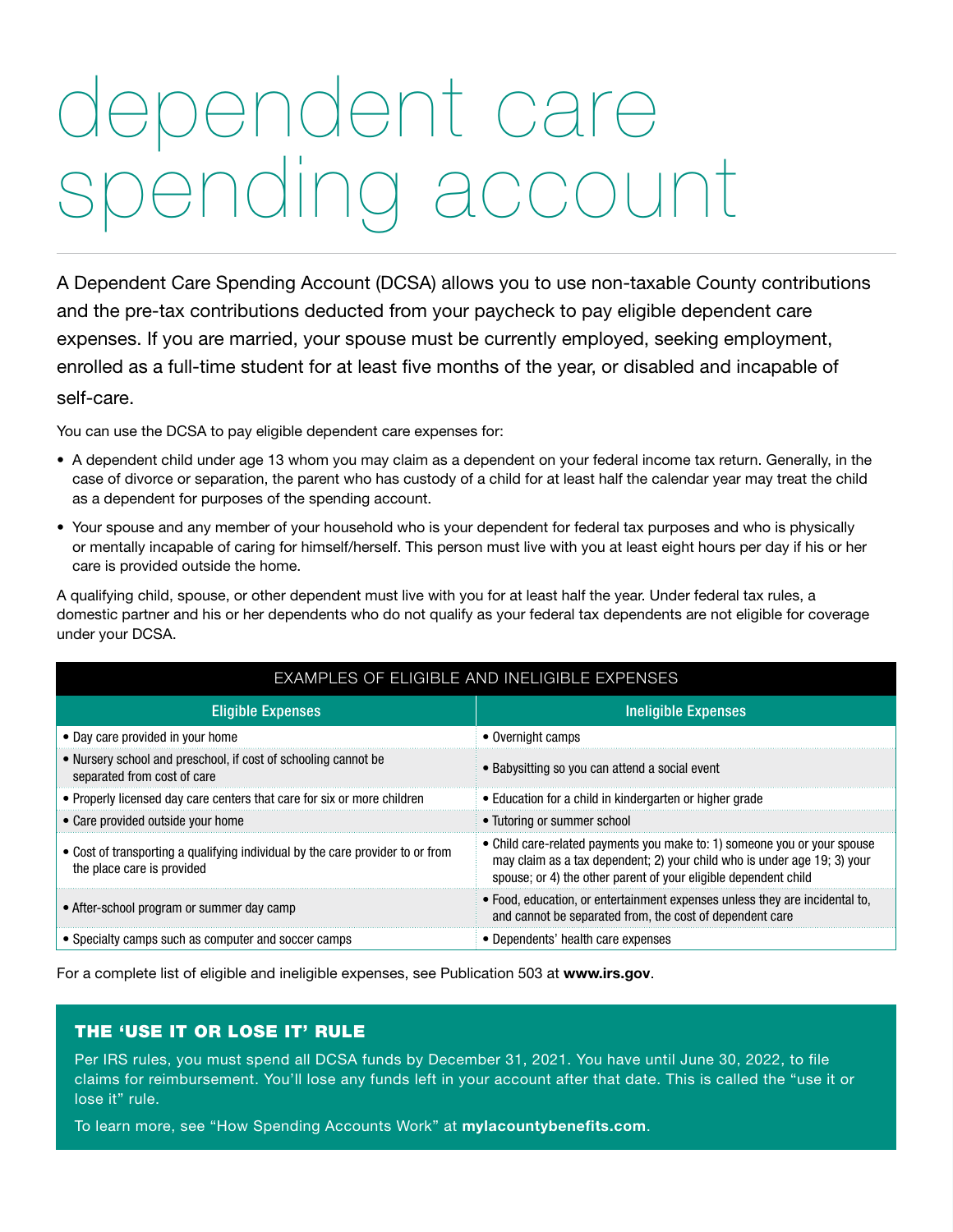### Understanding the County Contribution

The County will make a non-taxable contribution to your DCSA based on your annual base pay:

| YOUR ANNUAL BASE PAY                     | COUNTY'S MONTHLY CONTRIBUTION |  |
|------------------------------------------|-------------------------------|--|
| (Subject to Annual Cap on Contributions) |                               |  |
| Less than \$30,000                       | \$375                         |  |
| \$30,000 to \$34,999                     |                               |  |
| \$35,000 to \$39,999                     |                               |  |
| \$40,000 to \$44,999                     |                               |  |
| \$45,000 to \$49,999                     | \$125                         |  |
| \$50,000 or more                         |                               |  |

*Important note: The County caps total annual County contributions. If the cap is reached for 2021, the monthly contribution will be reduced pro rata for the month in which the cap is reached, then stopped completely for the remainder of the Plan Year. Because of the cap, there is no guarantee you will receive the full monthly contribution during the entire Plan Year. You will be notified if the County contribution is reduced or stopped during the Plan Year. You will then have a one-time opportunity to increase your contribution for the remainder of 2021. Instructions will be provided in the notification you receive at that time.*

Your total contributions are subject to certain limits. Total contributions to a DCSA — yours, the County's, and your spouse's, if married — cannot be more than \$5,000 a year if single or married filing jointly, or \$2,500 if married filing separately (IRS limits).

The County's contribution to your DCSA counts toward these limits. For more information, see the Summary Plan Description (SPD) available at mylacountybenefits.com.

### IMPORTANT RULES FOR BOTH ACCOUNTS

Expenses are incurred at the time of service. You incur an expense on the date you receive a service (e.g., go to the doctor or take your child to day care). Expenses are not incurred on the day you receive or pay a bill for the service.

You are eligible for reimbursement only for those months in which you are an active participant. You are considered an active participant during the months contributions are made to the account. If contributions stop (e.g., reduced working hours, leave of absence without pay, you leave or retire from County service, or nonpayment of HCSA COBRA premiums), you are not considered an active participant for the month in which contributions stop, and you will not be reimbursed for expenses incurred in that month.

You have until June 30, 2022, to claim eligible 2021 expenses for both accounts.

- HCSA: You can get reimbursed at any time up to your annual contribution amount — even if you haven't contributed the full amount at the time HealthEquity processes your claim. This means you don't have to wait until your contributions are actually in your account to get reimbursed. If you spend more from your HCSA than you contribute before you leave the County, you should enroll in COBRA coverage to continue your HCSA for the remainder of the Plan Year.
- DCSA: If your claim is more than your account balance, HealthEquity will only reimburse you for the amount in your account. The next time you or the County contributes to your DCSA, you will automatically be reimbursed until the claim is paid in full, or until:
	- You have used all your funds for the Plan Year, or
	- You stop contributing to your account and have no remaining funds

Balances cannot be transferred between health and dependent care accounts. Per IRS rules, you cannot transfer money between spending accounts.

Contribution levels are fixed for the year. You cannot change your contribution amounts during the year unless you have a qualifying life event such as a marriage, birth or adoption, or the County reaches its annual contribution cap. You may change your DCSA contribution if you experience a Cost Change Life Event such as your dependent care provider changes your monthly costs, you change day care providers, your child reaches age 13, or your provider changes or stops their services. You will be required to fill out a DCSA Change in Cost Affidavit.

Enrollment is required each year. Your spending account enrollment does not automatically continue year to year. You must enroll each year during the County's annual benefits enrollment.